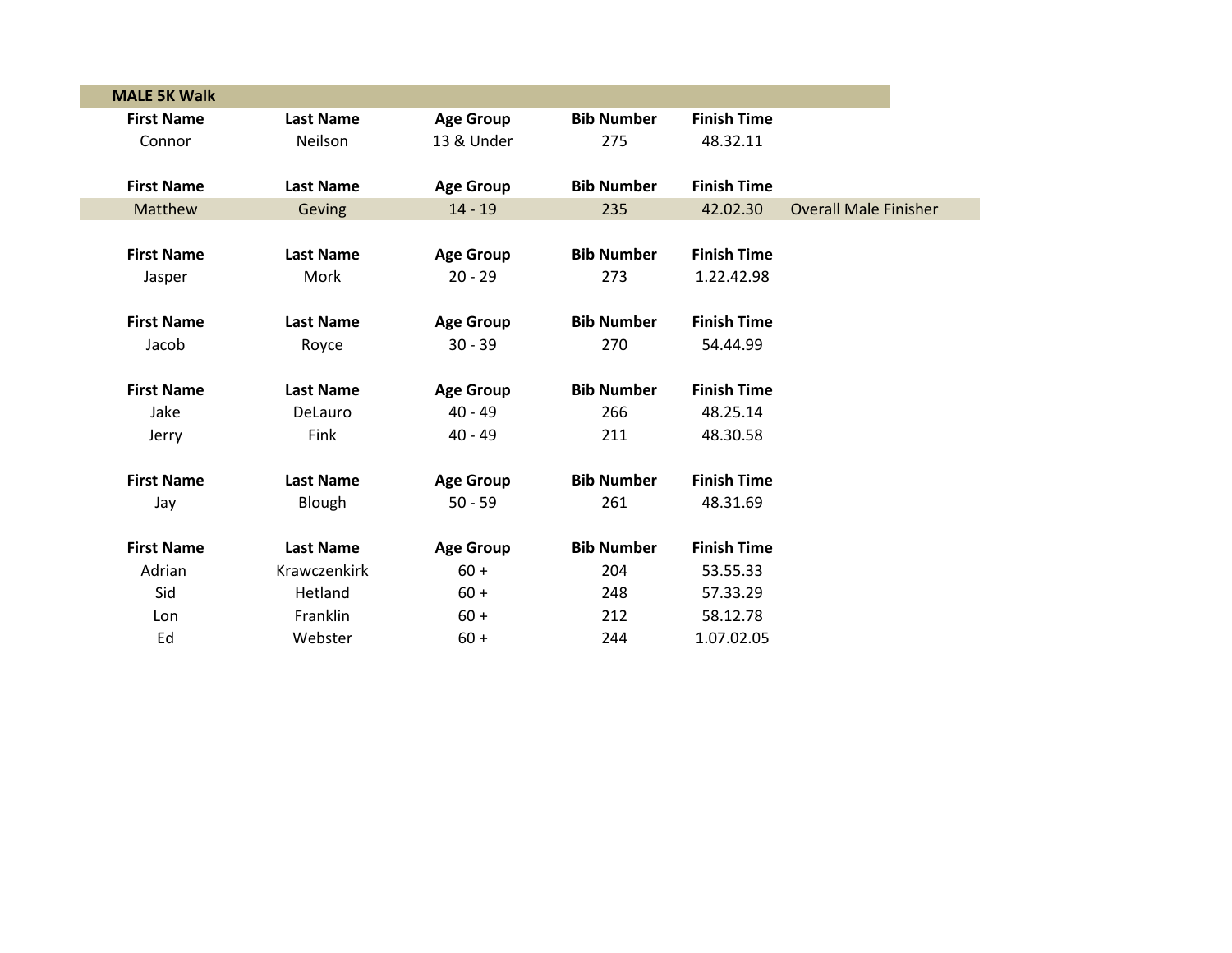| <b>FEMALE 5K Walk</b> |                  |                  |                   |                    |                                |
|-----------------------|------------------|------------------|-------------------|--------------------|--------------------------------|
| <b>First Name</b>     | <b>Last Name</b> | <b>Age Group</b> | <b>Bib Number</b> | <b>Finish Time</b> |                                |
| Cora                  | Eastman          | 13 & Under       | 214               | 58.05.15           |                                |
| <b>First Name</b>     | <b>Last Name</b> | <b>Age Group</b> | <b>Bib Number</b> | <b>Finish Time</b> |                                |
| Hannah                | Geving           | $14 - 19$        | 234               | 42.16.31           |                                |
| <b>First Name</b>     | <b>Last Name</b> | <b>Age Group</b> | <b>Bib Number</b> | <b>Finish Time</b> |                                |
| Stephanie             | Ferrell          | $30 - 39$        | 272               | 38.20.10           | <b>Overall Female Finisher</b> |
| Emily                 | Lindsey          | 30-39            | 208               | 47.31.08           |                                |
| Elizabeth             | Wolny            | $30 - 39$        | 268               | 54.43.21           |                                |
| Danielle              | Scheumaker       | $30 - 39$        | 269               | 1.03.34.99         |                                |
| <b>First Name</b>     | <b>Last Name</b> | <b>Age Group</b> | <b>Bib Number</b> | <b>Finish Time</b> |                                |
| Pamela                | <b>Kuhens</b>    | $40 - 49$        | 265               | 42.19.54           |                                |
| Karla                 | Hill             | $40 - 49$        | 203               | 45.08.96           |                                |
| Lisa                  | Meier            | $40 - 49$        | 271               | 45.09.97           |                                |
| April                 | DeLauro          | $40 - 49$        | 267               | 47.51.93           |                                |
| Andrea                | Neilson          | $40 - 49$        | 264               | 48.48.78           |                                |
| Celena                | Smith            | $40 - 49$        | 263               | 52.33.01           |                                |
| Kathy                 | Mahieu           | $40 - 49$        | 209               | 55.55.28           |                                |
| <b>First Name</b>     | <b>Last Name</b> | <b>Age Group</b> | <b>Bib Number</b> | <b>Finish Time</b> |                                |
| Kirsten               | Guss             | $50 - 59$        | 256               | 42.38.54           |                                |
| Lisa                  | Price            | $50 - 59$        | 230               | 44.19.07           |                                |
| Andi                  | McLeod           | $50 - 59$        | 255               | 45.16.94           |                                |
| Cindy                 | Blough           | $50 - 59$        | 262               | 47.33.78           |                                |
| Nadine                | Fink             | $50 - 59$        | 258               | 47.37.31           |                                |
| Maureem               | Forster          | $50 - 59$        | 257               | 54.14.07           |                                |
| Jennifer              | Mitchell         | 50-59            | 210               | 55.28.45           |                                |
| Carolyn               | Scheumaker       | $50 - 59$        | 254               | 1.03.46.25         |                                |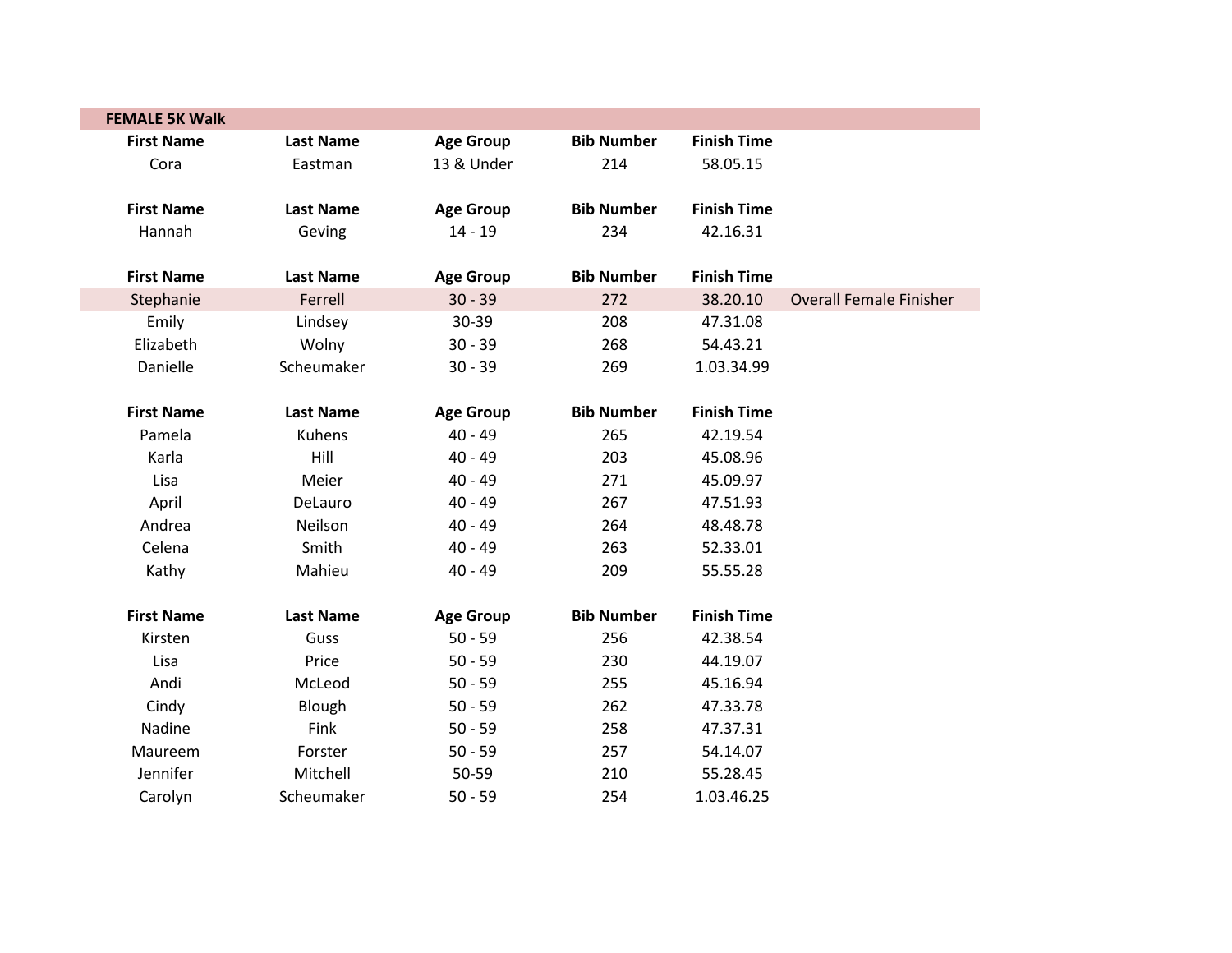| <b>FEMALE 5K Walk</b> |                  |                  |                   |                    |
|-----------------------|------------------|------------------|-------------------|--------------------|
| <b>First Name</b>     | <b>Last Name</b> | <b>Age Group</b> | <b>Bib Number</b> | <b>Finish Time</b> |
| Vicky                 | Salow            | $60 +$           | 229               | 41.56.77           |
| Deb                   | Mcmillan         | $60 +$           | 247               | 48.26.37           |
| Sherry                | Hetland          | $60 +$           | 249               | 54.14.46           |
| Linda                 | Pickering        | $60 +$           | 205               | 55.24.64           |
| Kathy                 | Franklin         | $60 +$           | 213               | 58.05.74           |
| Ann                   | <b>Boullain</b>  | $60 +$           | 238               | 1.03.34.30         |
| Pat                   | Helms            | $60 +$           | 250               | 1.03.46.58         |
| Janessa               | Stalter          | $60 +$           | 245               | 1.03.46.95         |
| Franessa              | Stalter          | $60 +$           | 246               | 1.04.48.55         |
| Nancy                 | Webster          | $60 +$           | 243               | 1.04.48.90         |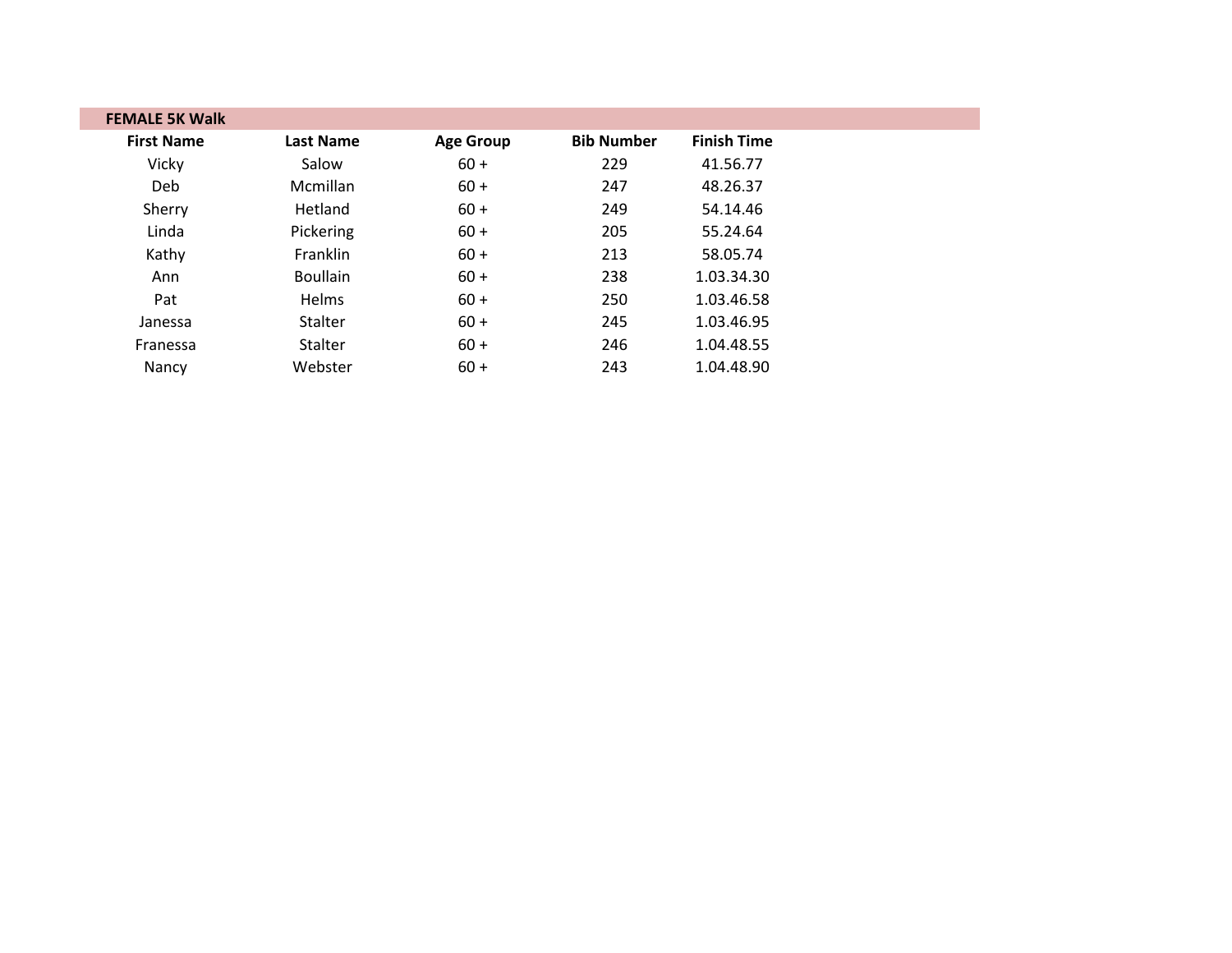| <b>MALE 5K RESULTS</b> |                  |                  |                   |                    |
|------------------------|------------------|------------------|-------------------|--------------------|
| <b>First Name</b>      | <b>Last Name</b> | <b>Age Group</b> | <b>Bib Number</b> | <b>Finish Time</b> |
| William                | Malueg           | 13 & Under       | 62                | 19.35.41           |
| Kyler                  | Stinson          | 13 & Under       | 8                 | 21.55.83           |
| Noah                   | Lajko            | 13 & Under       | 4                 | 24.18.94           |
| Trent                  | <b>Bower</b>     | 13 & Under       | 3                 | 25.03.85           |
| Jeremy                 | Lajko            | 13 & Under       | $\overline{2}$    | 26.29.70           |
| Wade                   | <b>Bower</b>     | 13 & Under       | 10                | 27.09.76           |
| Clint                  | Obrien           | 13 & Under       | 207               | 34.56.91           |
| David                  | Smith            | 13 & Under       | $\overline{7}$    | 40.01.67           |
| Lodin                  | Skeen            | 13 & Under       | 6                 | 41.01.75           |
| <b>First Name</b>      | <b>Last Name</b> | <b>Age Group</b> | <b>Bib Number</b> | <b>Finish Time</b> |
| Carson                 | Rasmussen        | $14 - 19$        | 117               | 18.22.36           |
| David                  | Juergens         | $14 - 19$        | 9                 | 18.45.95           |
| Randall                | Nielson          | $14 - 19$        | 102               | 19.53.00           |
| Gabe                   | <b>Bundt</b>     | $14 - 19$        | 119               | 20.15.68           |
| Seeger                 | Wormald          | $14 - 19$        | 92                | 20.17.79           |
| Aidan                  | Gallagher        | $14 - 19$        | 114               | 20.45.16           |
| Wilkins                | Radakovich       | $14 - 19$        | 87                | 24.53.22           |
| Duncan                 | Radakovich       | $14 - 19$        | 85                | 27.58.24           |
| Philip                 | Smith            | $14 - 19$        | 12                | 28.12.17           |
| <b>First Name</b>      | <b>Last Name</b> | <b>Age Group</b> | <b>Bib Number</b> | <b>Finish Time</b> |
| <b>Bailey</b>          | Smith            | $20 - 29$        | 78                | 15.57.31           |
| Kristofer              | Bruxvoort        | $20 - 29$        | 99                | 21.47.84           |
| Colin                  | Crawford         | $20 - 29$        | 75                | 22.20.74           |
| Andrew                 | <b>Bischoff</b>  | $20 - 29$        | 98                | 23.11.31           |
| Robert                 | Jones            | $20 - 29$        | 71                | 24.42.56           |
| Daytona                | Gregory          | $20 - 29$        | 70                | 26.42.38           |
| Matthew                | Smith            | $20 - 29$        | 21                | 26.54.63           |
| <b>Bret</b>            | Varvis           | $20 - 29$        | 159               | 32.50.33           |
| Jacob                  | Guidry           | $20 - 29$        | 122               | 35.20.71           |
|                        |                  |                  |                   |                    |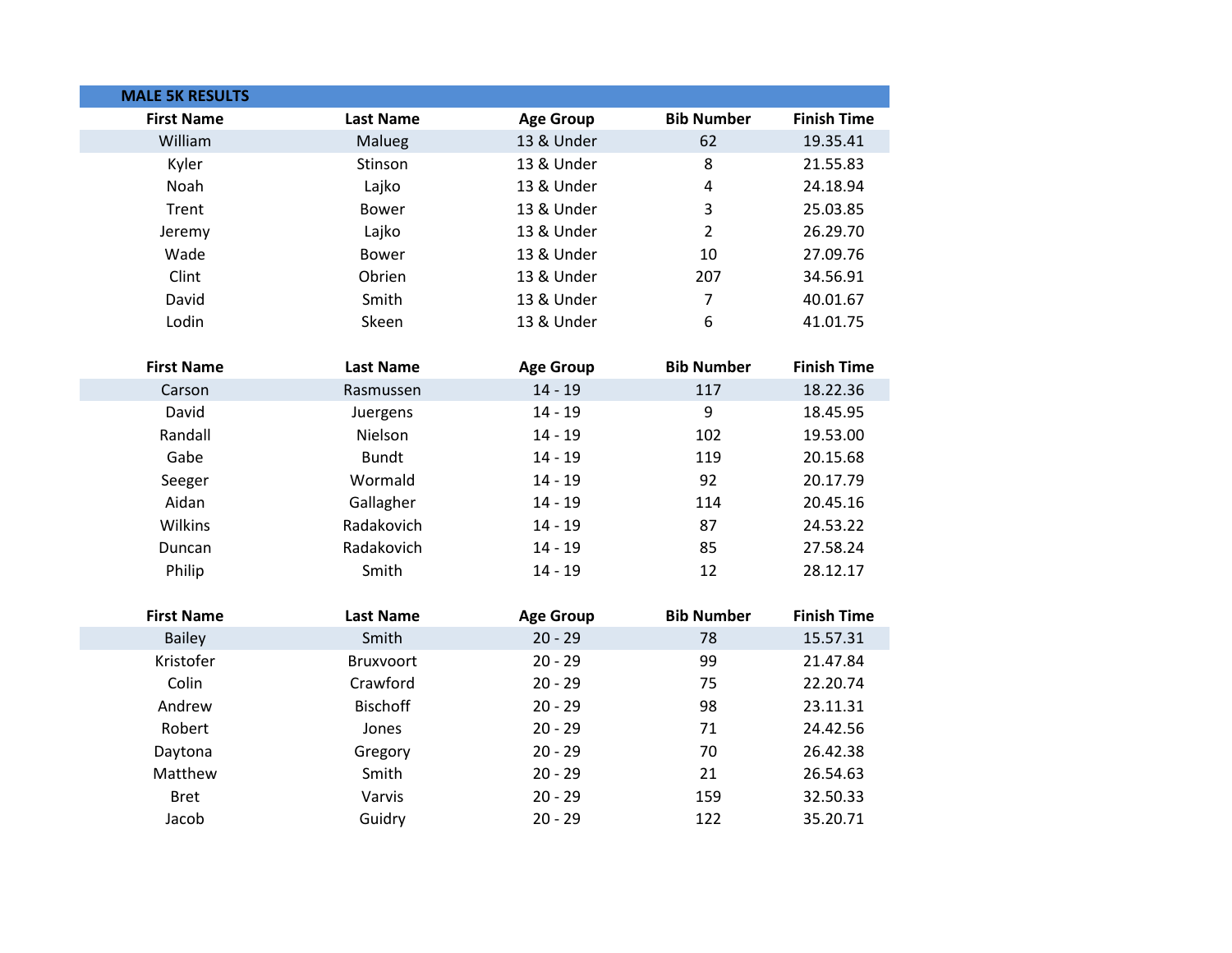| <b>MALE 5K RESULTS</b> |                  |                  |                   |                    |
|------------------------|------------------|------------------|-------------------|--------------------|
| <b>First Name</b>      | <b>Last Name</b> | <b>Age Group</b> | <b>Bib Number</b> | <b>Finish Time</b> |
| Justin                 | Lindsey          | $30 - 39$        | 110               | 19.27.28           |
| Kevin                  | Schook           | $30 - 39$        | 109               | 23.00.26           |
| Jeremy                 | Gregory          | $30 - 39$        | 103               | 23.33.03           |
| Steven                 | <b>Bischoff</b>  | $30 - 39$        | 94                | 25.13.77           |
| Jake                   | Lucas            | $30 - 39$        | 91                | 26.20.94           |
| shane                  | jacobs           | $30 - 39$        | 72                | 37.54.02           |
|                        |                  |                  |                   |                    |
| <b>First Name</b>      | <b>Last Name</b> | <b>Age Group</b> | <b>Bib Number</b> | <b>Finish Time</b> |
| Matt                   | Curran           | 40-49            | 108               | 20.10.79           |
| Jeremy                 | Margret          | 40-49            | 101               | 25.58.38           |
| <b>Travis</b>          | Gretan           | 40-49            | 120               | 27.06.76           |
| Kevin                  | <b>Brook</b>     | 40-49            | 104               | 28.04.80           |
| C. Paul                | Tamlyn           | 40-49            | 93                | 28.17.88           |
| David                  | Meehl            | $40 - 49$        | 34                | 34.03.47           |
| JD                     | Radakovich       | 40-49            | 83                | 35.55.25           |
|                        |                  |                  |                   |                    |
| <b>First Name</b>      | <b>Last Name</b> | <b>Age Group</b> | <b>Bib Number</b> | <b>Finish Time</b> |
| John                   | Laughlin         | $50 - 59$        | 41                | 23.47.81           |
| Richard                | Geving           | $50 - 59$        | 39                | 25.10.22           |
| Michael                | Morrissey        | $50 - 59$        | 44                | 26.44.40           |
| James                  | Bell             | $50 - 59$        | 77                | 35.20.39           |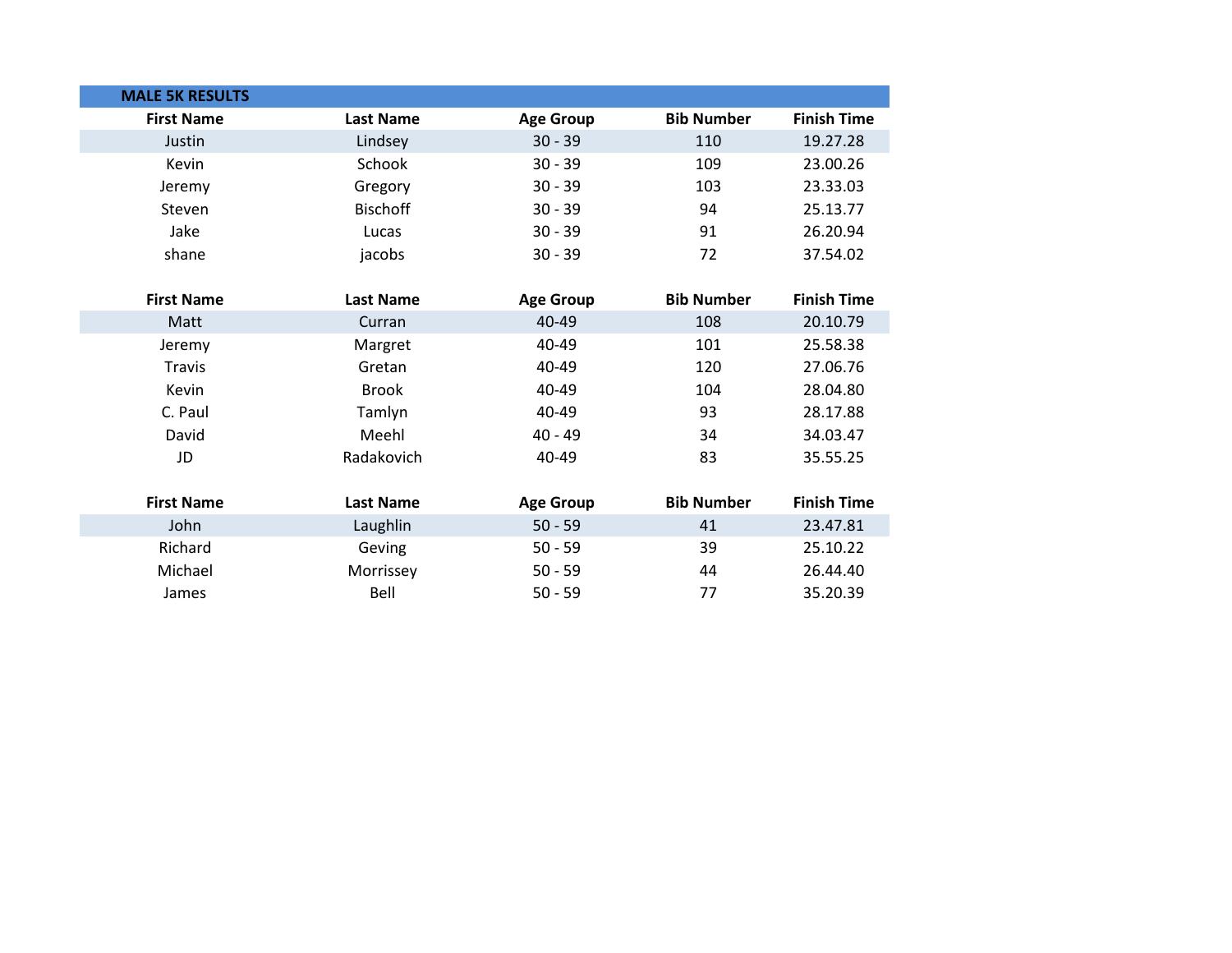| <b>MALE 5K RESULTS</b>         |                  |                  |                   |                    |
|--------------------------------|------------------|------------------|-------------------|--------------------|
| <b>First Name</b>              | <b>Last Name</b> | <b>Age Group</b> | <b>Bib Number</b> | <b>Finish Time</b> |
| <b>Dick</b>                    | Smith            | $60 +$           | 80                | 20.18.88           |
| Dan                            | Hallock          | $60 +$           | 53                | 26.26.67           |
| Jeff                           | Fink             | $60 +$           | 50                | 26.34.63           |
| Kurt                           | Hallock          | $60 +$           | 55                | 27.01.75           |
| Hayden                         | Drewry           | $60 +$           | 106               | 31.07.20           |
| Charles                        | Jamieson         | $60 +$           | 57                | 32.38.37           |
| Don                            | Pickering        | $60 +$           | 105               | 32.42.73           |
| Allan                          | Ennis            | $60 +$           | 49                | 32.47.19           |
| Jerry                          | Torres           | $60 +$           | 125               | 37.43.99           |
| <b>MALE 5K RESULTS</b>         |                  |                  |                   |                    |
| <b>First Name</b>              | <b>Last Name</b> | <b>Age Group</b> | <b>Bib Number</b> | <b>Finish Time</b> |
| David                          | Haller           | $60 +$           | 52                | 38.20.84           |
| Larry                          | Williams         | $60 +$           | 60                | 40.48.12           |
| Danny                          | Freeman          | $60 +$           | 51                | 46.11.37           |
| Howell                         | Howard           | $60 +$           | 89                | 43.28.53           |
|                                |                  |                  |                   |                    |
| <b>MALE 5K VIRTUAL RESULTS</b> |                  |                  |                   |                    |
| <b>First Name</b>              | <b>Last Name</b> | <b>Age Group</b> | <b>Bib Number</b> | <b>Finish Time</b> |
| Eric                           | Alexander        | $40 - 49$        | 31                | 34:07:00           |

*\* Ran in the Beartooths*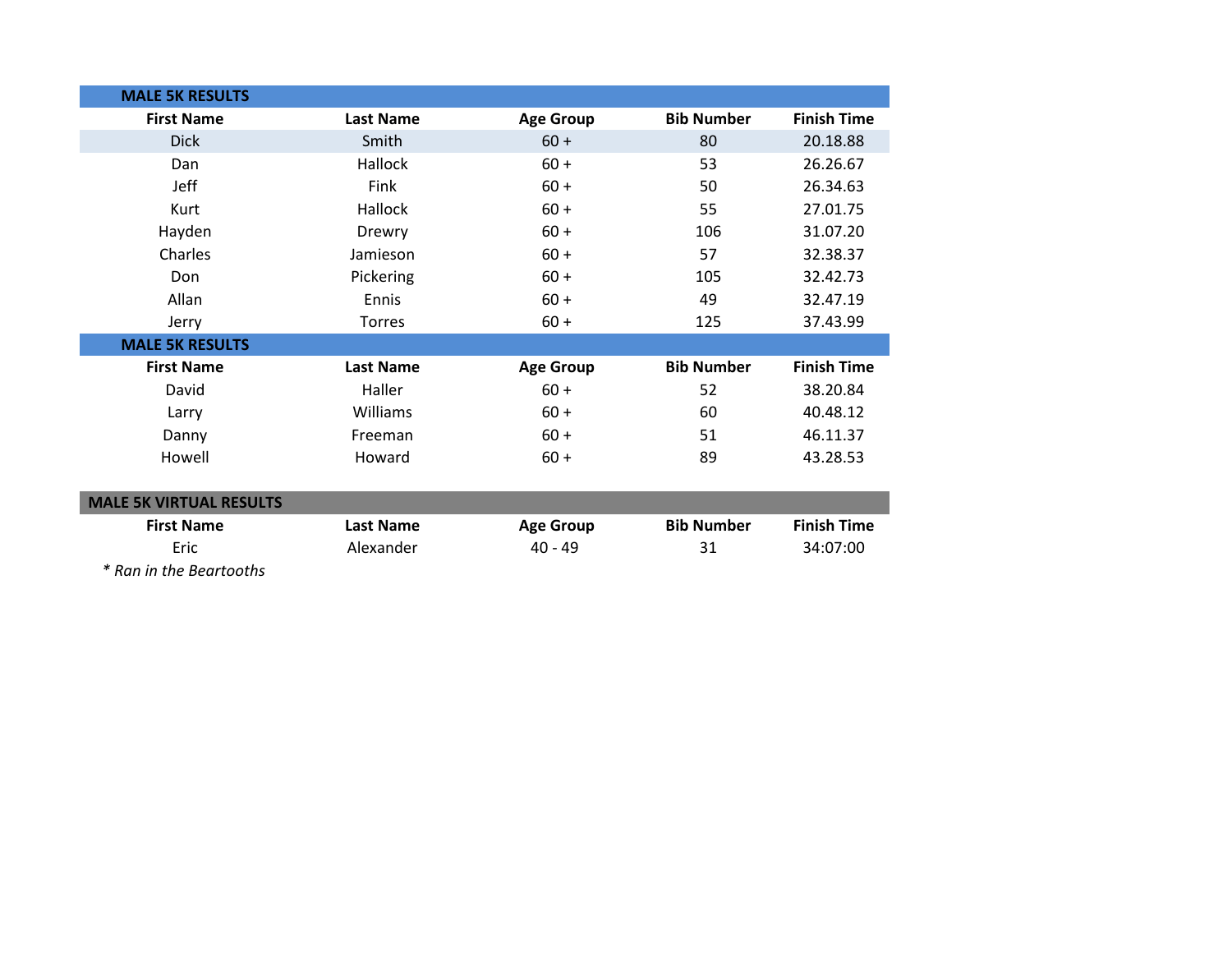| <b>FEMALE 5K Results</b> |                  |                  |                   |                    |
|--------------------------|------------------|------------------|-------------------|--------------------|
| <b>First Name</b>        | <b>Last Name</b> | <b>Age Group</b> | <b>Bib Number</b> | <b>Finish Time</b> |
| Lillie                   | Kirkham          | 13 & Under       | 79                | 24.07.96           |
| Danielle                 | Foote            | 13 & Under       | 111               | 25.41.09           |
| Ela                      | Johnson          | 13 & Under       | 96                | 30.56.66           |
| Penelope                 | Morrissey        | 13 & Under       | 5                 | 32.58.00           |
| Storrie                  | McGonagle        | 14 & Under       | 82                | 33.02.74           |
| Sophia                   | Radakovich       | 13 & Under       | 88                | 35.54.56           |
| Eloise                   | Jacobs           | 13 & Under       | 73                | 37.45.92           |
| Areceli                  | Forster          | 13 & Under       | 1                 | 53.59.72           |
|                          |                  |                  |                   |                    |
| <b>First Name</b>        | <b>Last Name</b> | <b>Age Group</b> | <b>Bib Number</b> | <b>Finish Time</b> |
| Ava                      | <b>Stafford</b>  | $14 - 19$        | 13                | 19.54.66           |
| Taylen                   | Stinson          | $14 - 19$        | 14                | 20.37.20           |
| Isabelle                 | Radakovich       | $14 - 19$        | 86                | 26.11.06           |
| McKaegan                 | Gregory          | $14 - 19$        | 64                | 26.46.46           |
| Gabriella                | Riding           | $14 - 19$        | 11                | 36.11.36           |
|                          |                  |                  |                   |                    |
| <b>First Name</b>        | <b>Last Name</b> | <b>Age Group</b> | <b>Bib Number</b> | <b>Finish Time</b> |
| <b>Riley</b>             | Vanderveen       | $20 - 29$        | 126               | 26.52.03           |
| Heather                  | Geving           | $20 - 29$        | 15                | 29.18.62           |
| Lane                     | Robinson         | $20 - 29$        | 20                | 33.16.46           |
| Casey                    | Jedrzejewski     | $20 - 29$        | 18                | 33.17.14           |
| Celene                   | Jedrzejewski     | $20 - 29$        | 59                | 33.17.89           |
| Johanna                  | Stenson          | $20 - 29$        | 123               | 34.27.40           |
| Falina                   | Obrien           | $20 - 29$        | 206               | 34.57.24           |
| Hallie                   | Guidry           | $20 - 29$        | 16                | 35.03.43           |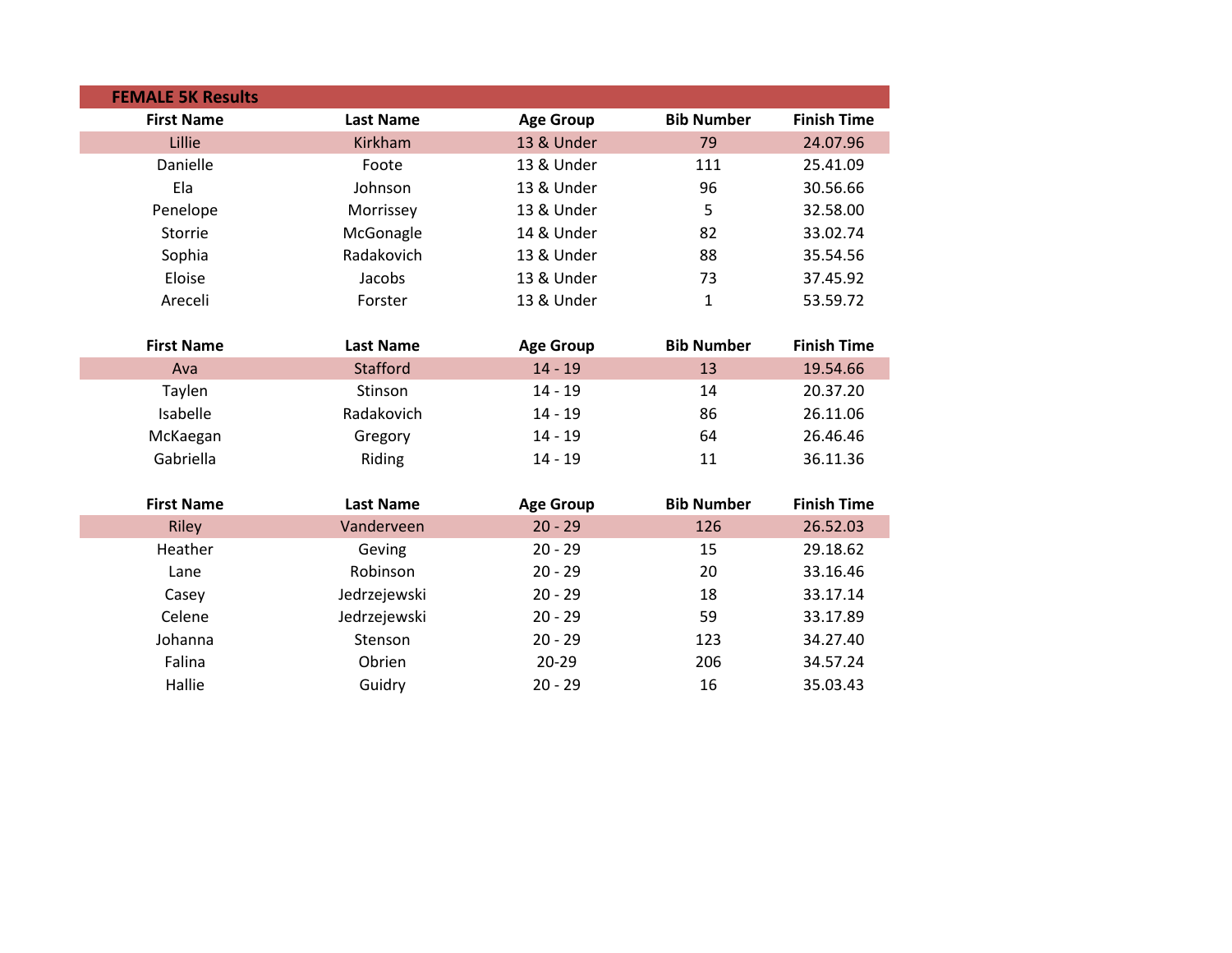| <b>FEMALE 5K Results</b> |                  |                  |                   |                    |
|--------------------------|------------------|------------------|-------------------|--------------------|
| <b>First Name</b>        | <b>Last Name</b> | <b>Age Group</b> | <b>Bib Number</b> | <b>Finish Time</b> |
| Randi                    | Margret          | $30 - 39$        | 100               | 25.58.04           |
| Jen                      | Crago            | $30 - 39$        | 116               | 26.32.75           |
| Marian                   | <b>Miears</b>    | $30 - 39$        | 28                | 30.06.93           |
| Debra                    | Kauffman         | $30 - 39$        | 26                | 31.11.96           |
| Gina                     | Friszman         | $30 - 39$        | 25                | 33.34.97           |
| Tina                     | Lajko            | $30 - 39$        | 27                | 34.30.12           |
| Melissa                  | Maier            | $30 - 39$        | 118               | 35.40.31           |
| Leah                     | <b>Bright</b>    | $30 - 39$        | 23                | 35.40.73           |
| Courtney                 | Hooper           | $30 - 39$        | 113               | 37.23.63           |
| Samantha                 | <b>Stamness</b>  | $30 - 39$        | 124               | 38.34.43           |
| Rosa                     | Sanchez          | $30 - 39$        | 30                | 54.00.45           |
|                          |                  |                  |                   |                    |
| <b>First Name</b>        | <b>Last Name</b> | <b>Age Group</b> | <b>Bib Number</b> | <b>Finish Time</b> |
| Leah                     | Anderson         | $40 - 49$        | 32                | 25.14.61           |
| Jana                     | Stafford         | $40 - 49$        | 37                | 26.33.35           |
| Karen                    | Stinson          | $40 - 49$        | 38                | 26.57.59           |
| Wendy                    | Strength         | $40 - 49$        | 107               | 27.11.30           |
| Donna                    | Freeman          | $40 - 49$        | 33                | 28.14.36           |
| Joani                    | Graton           | $40 - 49$        | 121               | 28.24.20           |
| Christy                  | Foote            | $40 - 49$        | 112               | 28.48.89           |
| Elizabeth                | Radakovich       | $40 - 49$        | 84                | 28.54.37           |
| Erlynn                   | Johnson          | $40 - 49$        | 95                | 30.58.06           |
| Liza                     | Meehl            | $40 - 49$        | 35                | 31.48.94           |
| Amanda                   | McGonagle        | $40 - 49$        | 81                | 33.02.37           |
| Kassandra                | Skeen            | $40 - 49$        | 36                | 41.56.14           |
|                          |                  |                  |                   |                    |
| <b>First Name</b>        | <b>Last Name</b> | <b>Age Group</b> | <b>Bib Number</b> | <b>Finish Time</b> |
| <b>Molly</b>             | Lynn             | $50 - 59$        | 42                | 25.07.86           |
| Manolita                 | Connor           | $50 - 59$        | 76                | 26.23.10           |
| Louise                   | Stapleton        | $50 - 59$        | 46                | 32.44.23           |
| Stephanie                | Selby            | $50 - 59$        | 115               | 32.45.35           |
| chris                    | rader            | $50 - 59$        | 45                | 33.14.56           |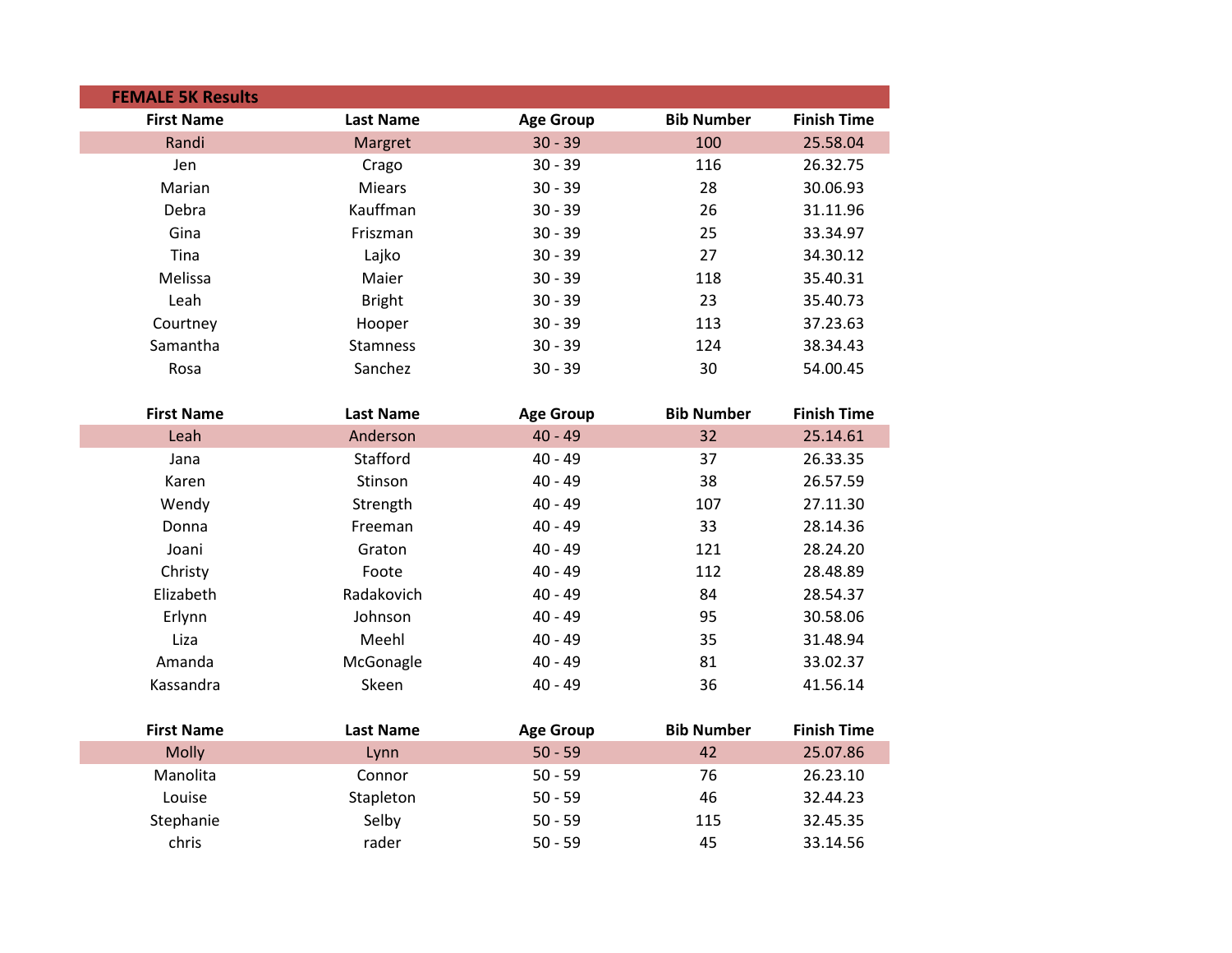| <b>FEMALE 5K Results</b>         |                     |                  |                   |                    |
|----------------------------------|---------------------|------------------|-------------------|--------------------|
| <b>First Name</b>                | <b>Last Name</b>    | <b>Age Group</b> | <b>Bib Number</b> | <b>Finish Time</b> |
| Lindsay                          | Wiener              | $50 - 59$        | 127               | 33.39.70           |
| Amy                              | May                 | $50 - 59$        | 43                | 47.52.38           |
| <b>First Name</b>                | <b>Last Name</b>    | <b>Age Group</b> | <b>Bib Number</b> | <b>Finish Time</b> |
| Cindy                            | Aune                | $60 +$           | 47                | 33.40.60           |
| Jeanne                           | <b>Hallock</b>      | $60 +$           | 54                | 34.16.05           |
| Cindy                            | Chase               | $60 +$           | 97                | 37.14.31           |
| Olivia                           | <b>Ximenes</b>      | $60 +$           | 61                | 43.39.06           |
| Laura                            | <b>Briesmeister</b> | $60 +$           | 48                | 44.21.39           |
| Lema                             | Jamieson            | $60 +$           | 58                | 1.19.26.57         |
| <b>FEMALE VIRTUAL 5K Results</b> |                     |                  |                   |                    |
| <b>First Name</b>                | <b>Last Name</b>    | <b>Age Group</b> | <b>Bib Number</b> | <b>Finish Time</b> |
| Jamie                            | Alexander           | $30 - 39$        | 22                | 35.37              |
| * Ran in the Beartooths          |                     |                  |                   |                    |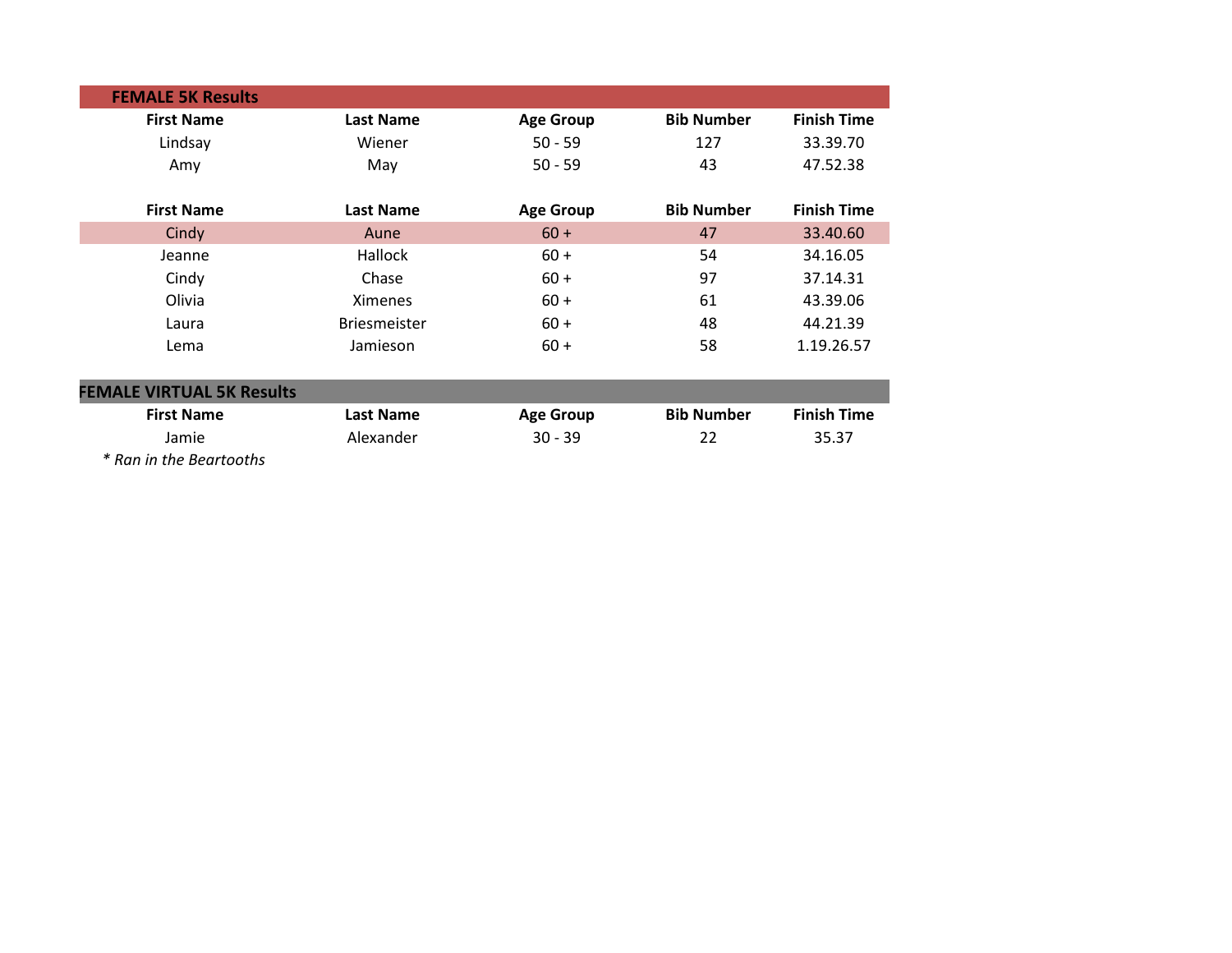| <b>MALE 10K Run</b> |                  |                  |                   |                    |
|---------------------|------------------|------------------|-------------------|--------------------|
| <b>First Name</b>   | <b>Last Name</b> | <b>Age Group</b> | <b>Bib Number</b> | <b>Finish Time</b> |
| Charlie             | Hulbert          | $14 - 19$        | 158               | 40.48.46           |
| Benjamin            | Stewart          | $14 - 19$        | 168               | 40.58.69           |
| Riley               | Nielson          | $14 - 19$        | 152               | 46.04.82           |
| Kyle                | Graham           | $14 - 19$        | 157               | 49.30.88           |
|                     |                  |                  |                   |                    |
| <b>First Name</b>   | <b>Last Name</b> | <b>Age Group</b> | <b>Bib Number</b> | <b>Finish Time</b> |
| Mitch               | Espeland         | $20 - 29$        | 153               | 50.15.96           |
|                     |                  |                  |                   |                    |
| <b>First Name</b>   | <b>Last Name</b> | <b>Age Group</b> | <b>Bib Number</b> | <b>Finish Time</b> |
| Colter              | Jones            | $30 - 39$        | 129               | 49.07.34           |
| Alex                | Graham           | $30 - 39$        | 186               | 54.4277            |
|                     |                  |                  |                   |                    |
| <b>First Name</b>   | <b>Last Name</b> | <b>Age Group</b> | <b>Bib Number</b> | <b>Finish Time</b> |
| Eric                | Holdren          | $40 - 49$        | 171               | 47.50.83           |
| Corey               | Hill             | $40 - 49$        | 150               | 1.07.28.71         |
|                     |                  |                  |                   |                    |
| <b>First Name</b>   | <b>Last Name</b> | <b>Age Group</b> | <b>Bib Number</b> | <b>Finish Time</b> |
| Jamie               | Rader            | $50 - 59$        | 180               | 59.10.80           |
| Tim                 | <b>Baxter</b>    | $50 - 59$        | 182               | 1.03.19.34         |
|                     |                  |                  |                   |                    |
| <b>First Name</b>   | <b>Last Name</b> | <b>Age Group</b> | <b>Bib Number</b> | <b>Finish Time</b> |
| Kevin               | Pfefferle        | $60 +$           | 177               | 41.04.66           |
| Rick                | Lasko            | $60 +$           | 151               | 51.20.87           |
| John                | Housel           | $60 +$           | 178               | 57.59.60           |
|                     |                  |                  |                   |                    |